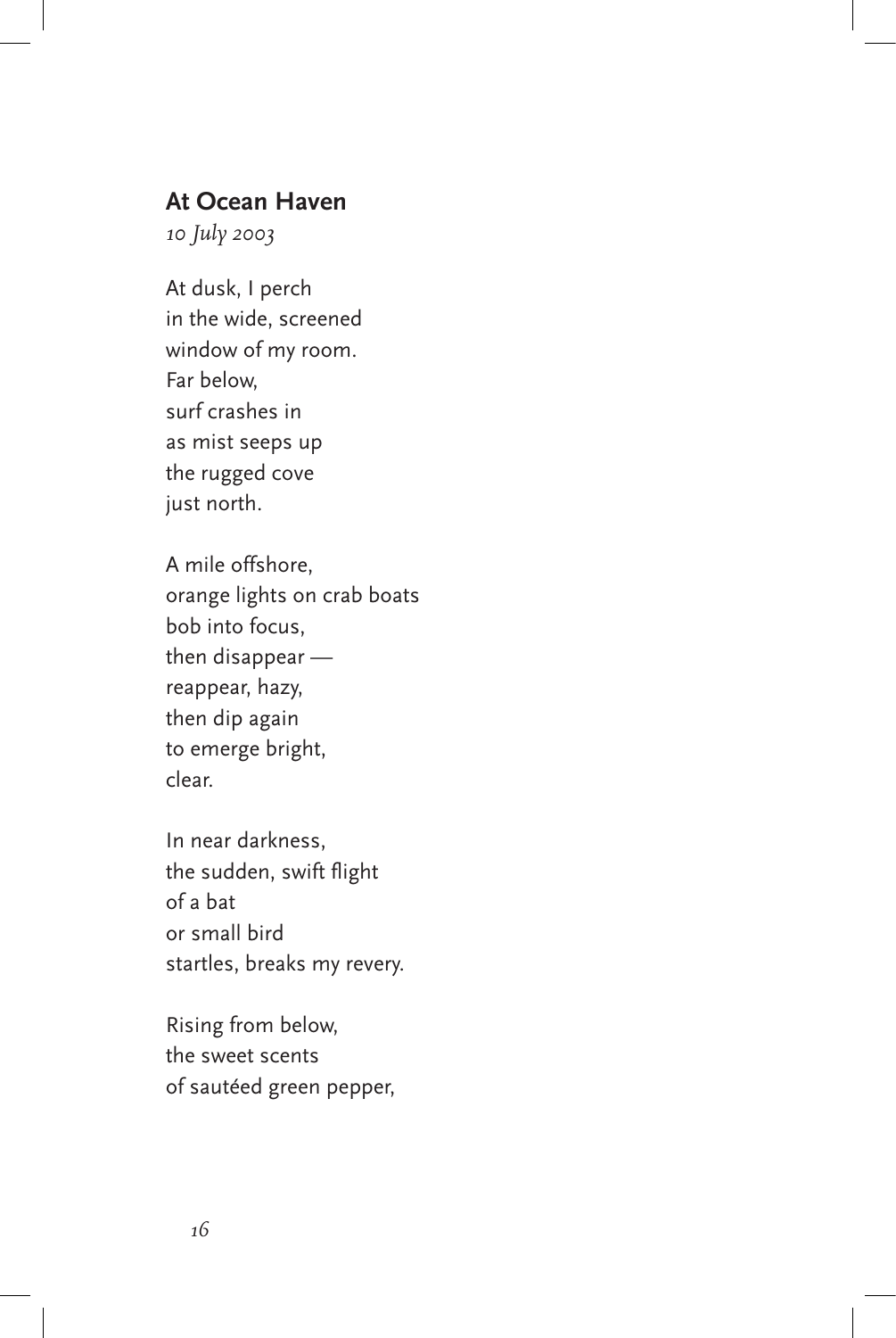then garlic, dance on the evening breezes.

It has been a long and pleasurable day — yet, one still bearing surprises.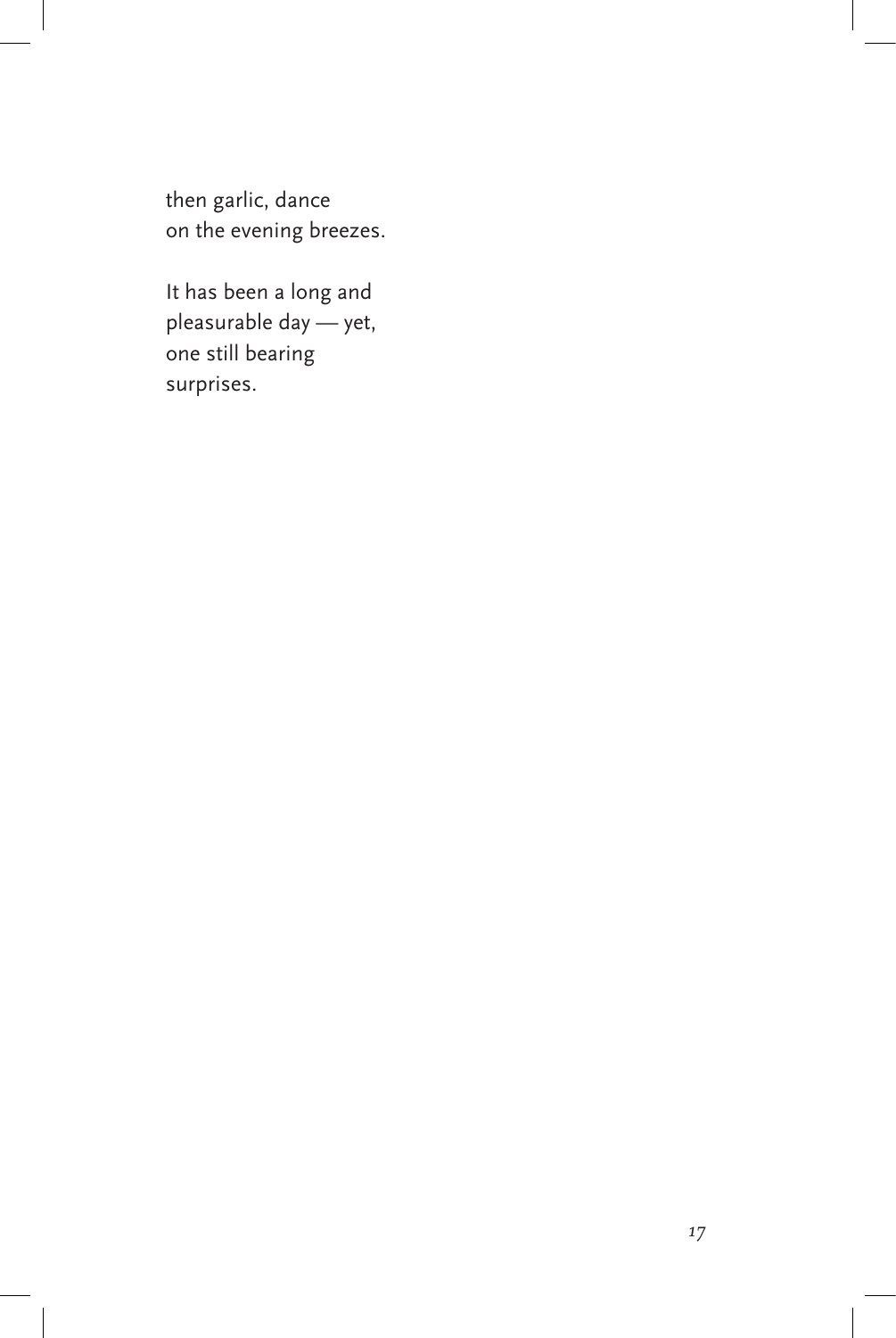### **Dream at Ocean Haven**

*3 July 2004*

I dream for a moment, and in the dream, I am young again the light is the pure yellow of little flowers, the deep, clear, vibrant blue of hydrangea globes.

It is enough for me to feel again for only a moment the unsullied expectancy of those truly young upon waking, I quickly shake myself back to my appropriate age.

O, when do those pure colors of youth begin acquiring the solemn tints of the grave?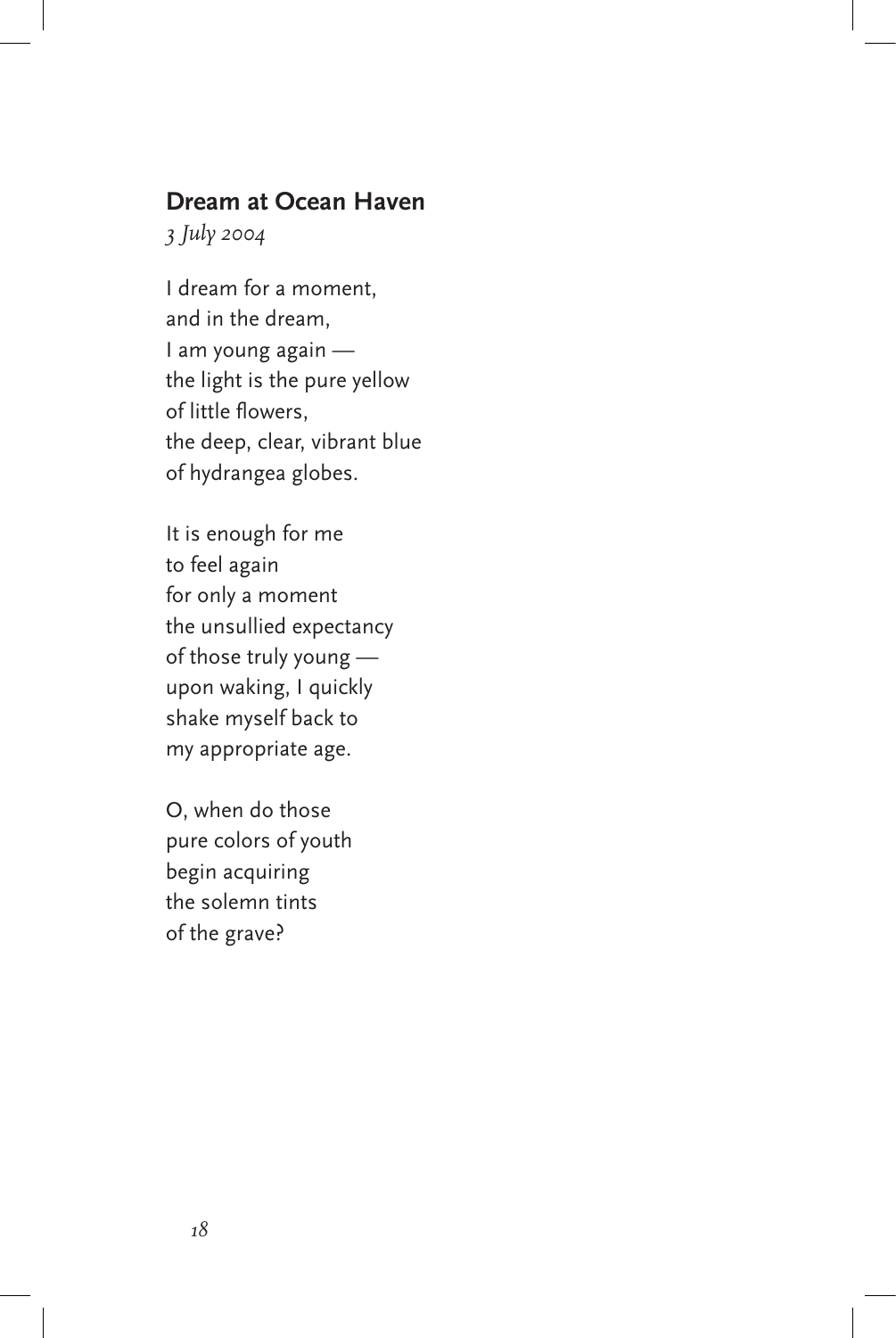# **In the Wink of an Eye**

Age, inexorable leveler, has its way with all. Even young flirts and Romeos become codgers, crones, ancient white-haired, shuffling men; their strangely cocked eye, wink, or goofy grin indecipherable as all that remains from a youthful mien.

> *Moulin Lesperty Parisot, Tarn-et-Garonne, France August 2005*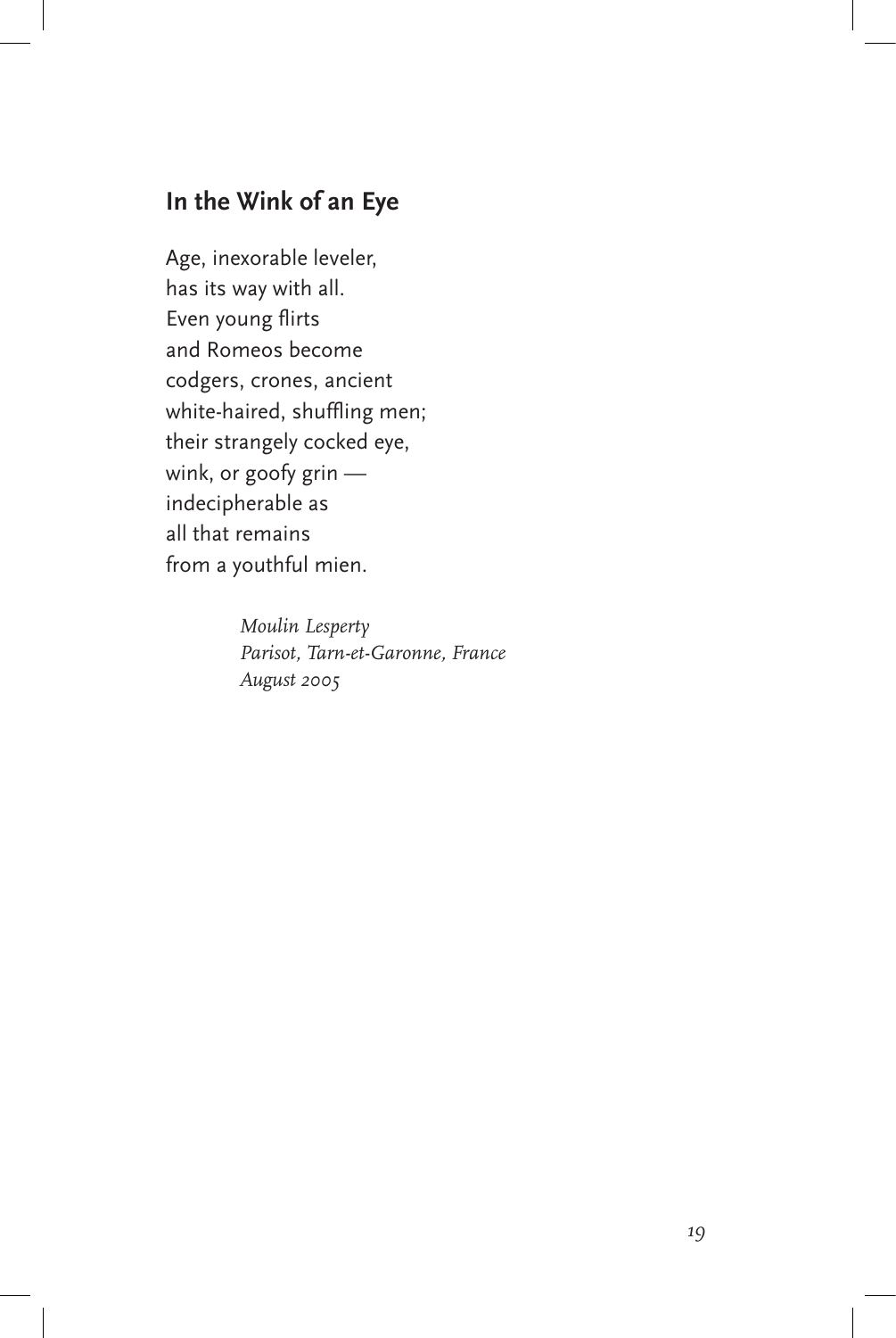### **When Crocuses Break Ground**

 The soft flash of winter-white legs beneath the drape of white mid-calf skirt in retreat on this twilight, early Spring street is like moonlight on lapping water, scattering off the cold backs of silvery fishes just beneath.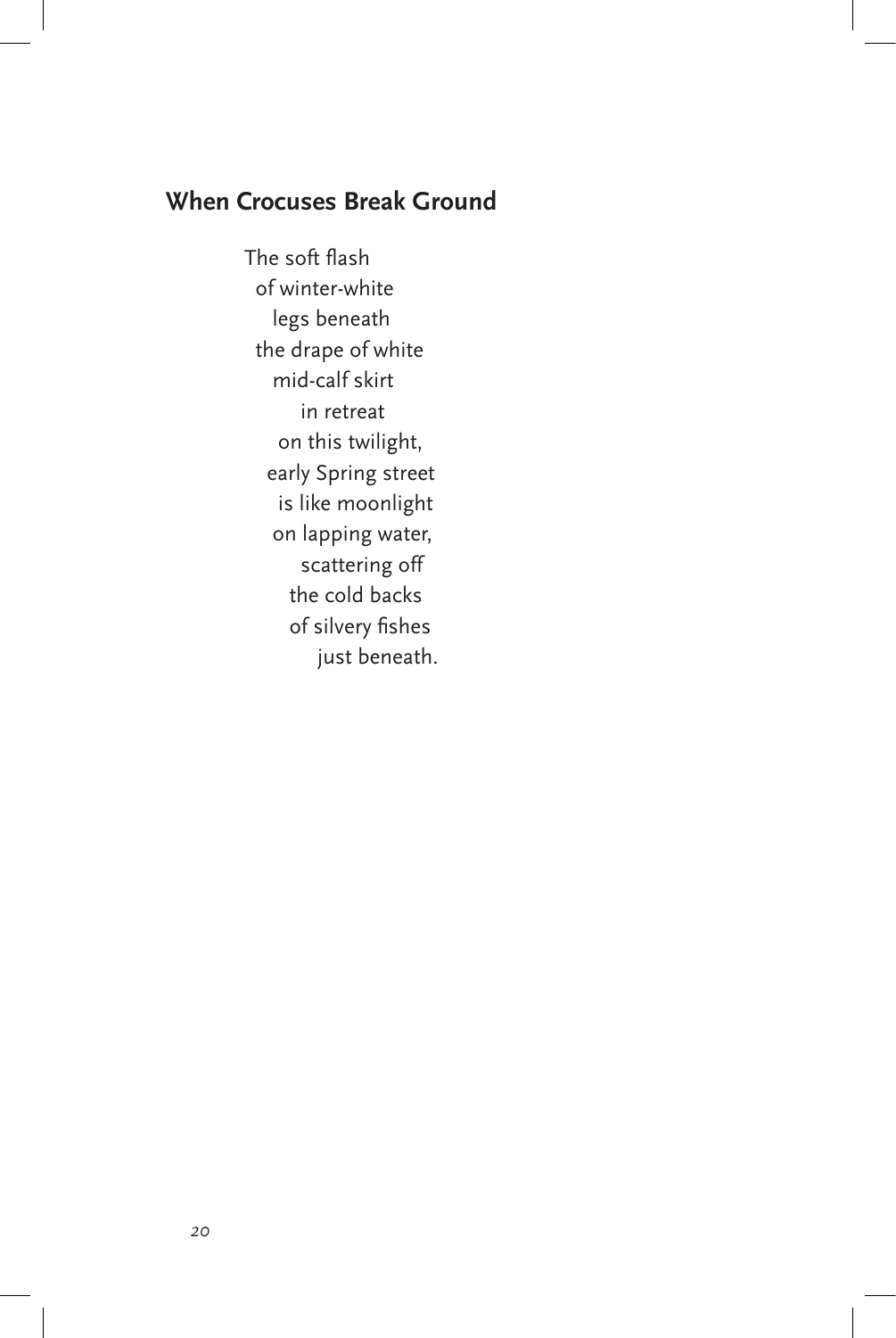# **Haiku at Dusk**

The insect chorus in the woods off my back porch nearly deafening . . .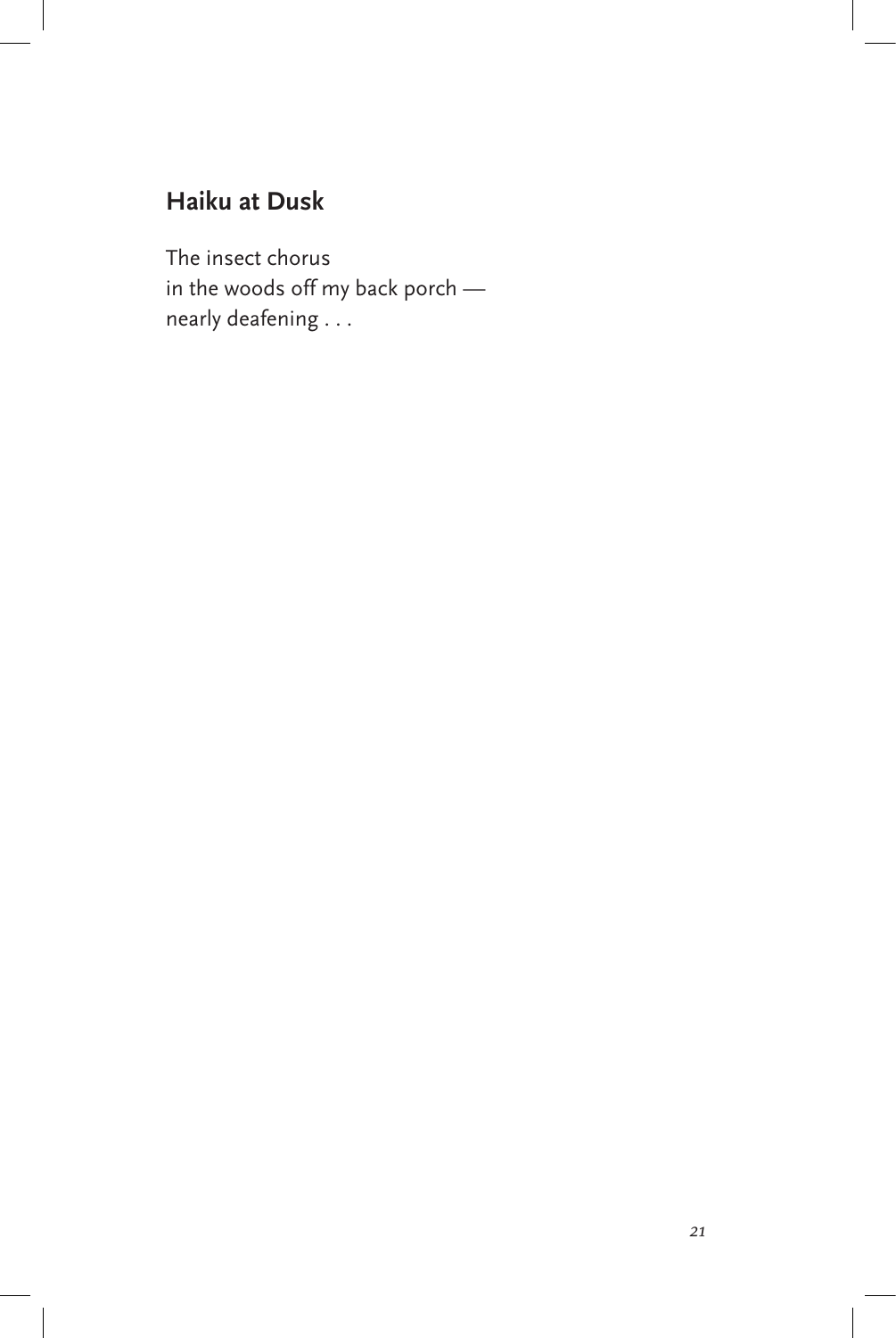### **Humility in Fall**

On the weekend the stray dog I call Carla came to stay, the Summer heat was replaced by cooler Autumn air, with clear light and fresh breezes that gently shook treetops while first leaves fell to ground.

> The ridiculousness of parts of my life appalls me. In this evening's breeze, enjoying setting sunlight penetrating these woods, highlighting branches, leaves, reaching into darker spaces, I sigh for change of season, how my small life has been touched by this splendor far more often than I've deserved.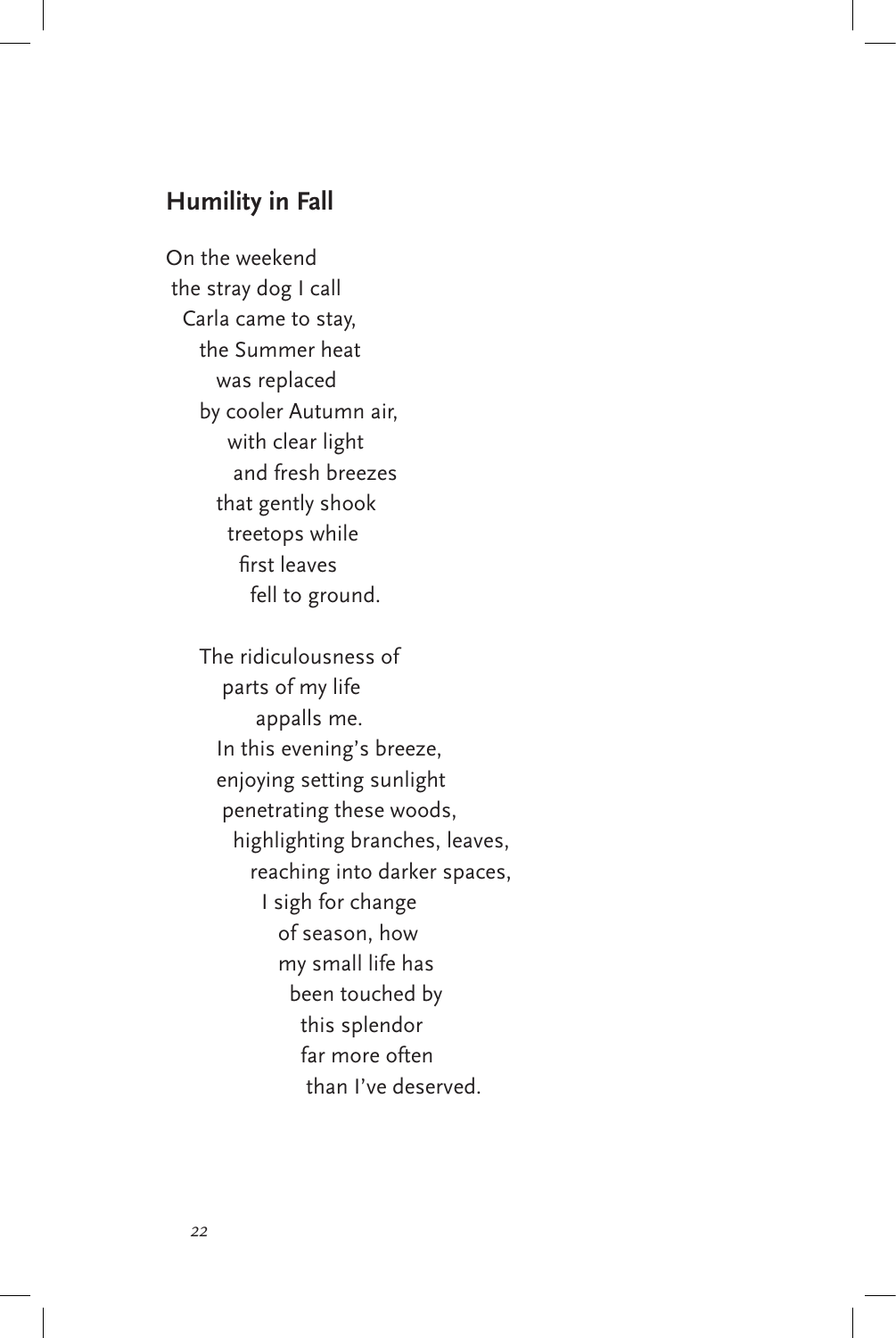### **Thirteen Turtles: A Prose Meditation**

On a morning walk last week, my dogs led me to an overgrown ditch running along our deserted country road, lush in late Spring verdancy. Nearly covered by long grass, I discovered there thirteen turtles, very recently dead, stacked and fitted neatly together in the small ditch with enough care to avoid detection; most likely, no one but me would ever find them there. A single bullet had pierced each of their shells — a small, neat hole likely from a small-bore firearm, perhaps .22-caliber, suggesting kids, perhaps recently out of school for Summer, bored, looking for "sport." Yet the careful stacking suggests surreptitiousness, perhaps even guilt for the deed after some blood-lust wore away, by an adult instead. I've seen a single turtle at this spot on the road before — to find thirteen indicates some diligence.

Considered *yin* to the phoenix's *yang* in ancient Chinese cosmological symbolism, the turtle was revered in Chinese culture as being one of the world's four sacred beasts, along with the mythical dragon and phoenix and the very real tiger.

Buffalo, one of the most magnificent symbols of North America's natural splendor, were revered by the Native American Plains Tribes before westward expansion by mainly European immigrants nearly ended existence for both these earlier inhabitants of the sweeping expanse of the Great Plains. The equally incredible grizzly bears and wolves, feared for their prowess as natural predators to private livestock herds allowed to graze freely on public lands,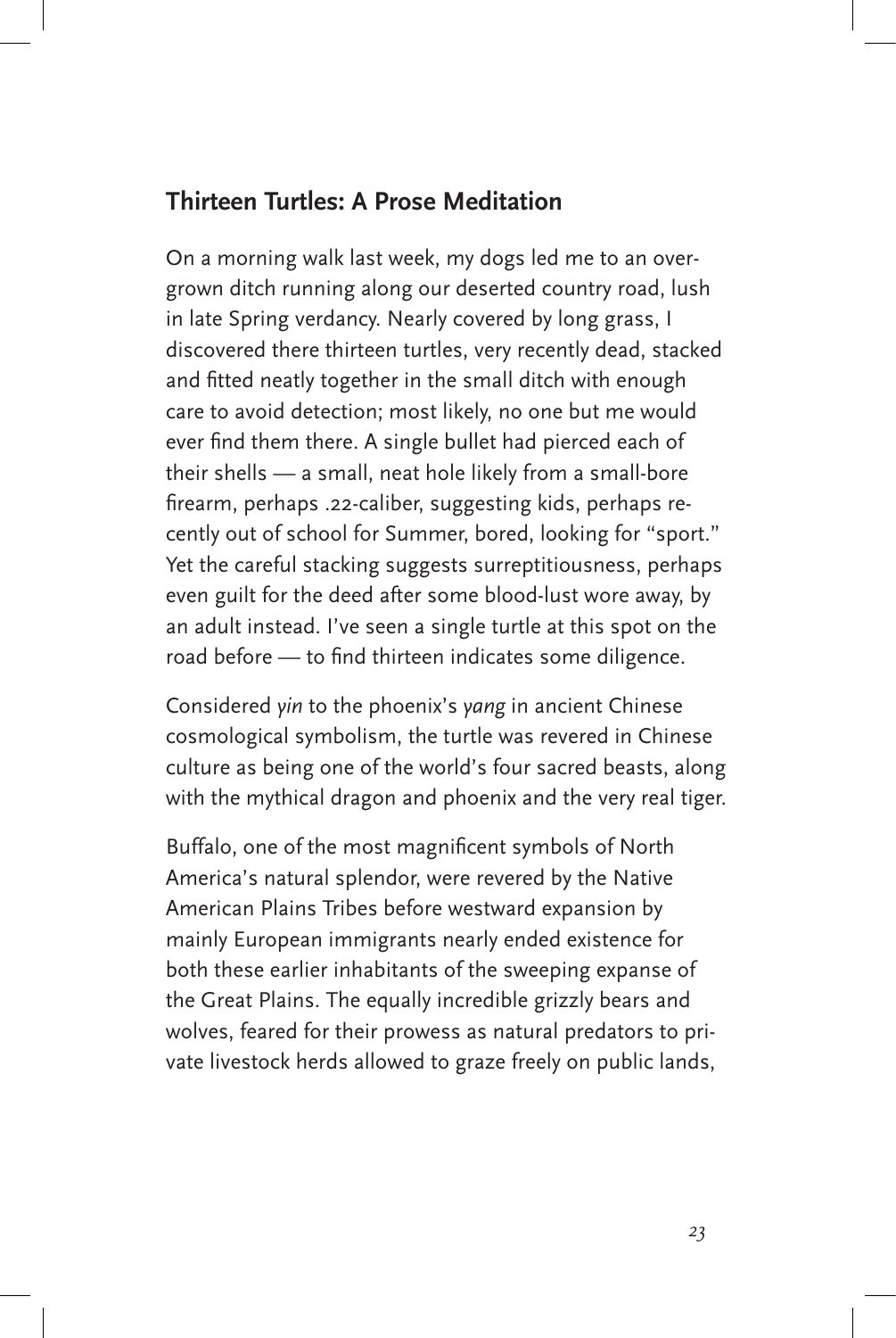were nearly exterminated in the lower forty-eight states by the early twentieth century due to bounties placed on their pelts that were the result of effective lobbying by ranching interests protecting their bottom line.

Passenger Pigeons perhaps represent our saddest and most complete act of species extermination — so numerous was this native bird that passing flocks were said to darken skies for days and the weight of night-roosting birds brought down tree limbs. An Ontario flock in 1886 was estimated to have been a mile wide and three hundred miles long, containing three-and-a-half billion birds, with the flock taking fourteen hours to pass a single point.<sup>1</sup>

As a flock animal in North America, Passenger Pigeons were second in numbers only to the Rocky Mountain Locust, yet they passed out of existence in an amazingly short period after contact with the new settlers of North American lands. Habitat destruction contributed to their initial decline in the early to mid-nineteenth century, as massive deforestation for farming cleared away their roosting areas. But, due to their numbers and the relative ease with which the tightly roosting birds could be taken, mechanized commercial hunting ensured their near complete destruction in the nineteenth century's later years — the meat was considered so inexpensive that it was often the only food of slaves and servants and was used as hog feed, even soil fertilizer. The

<sup>1</sup>Ehrlich, Paul R.; Dobkin, David S.; Wheye, Darryl (1988). *The Passenger Pigeon*. Stanford University Press.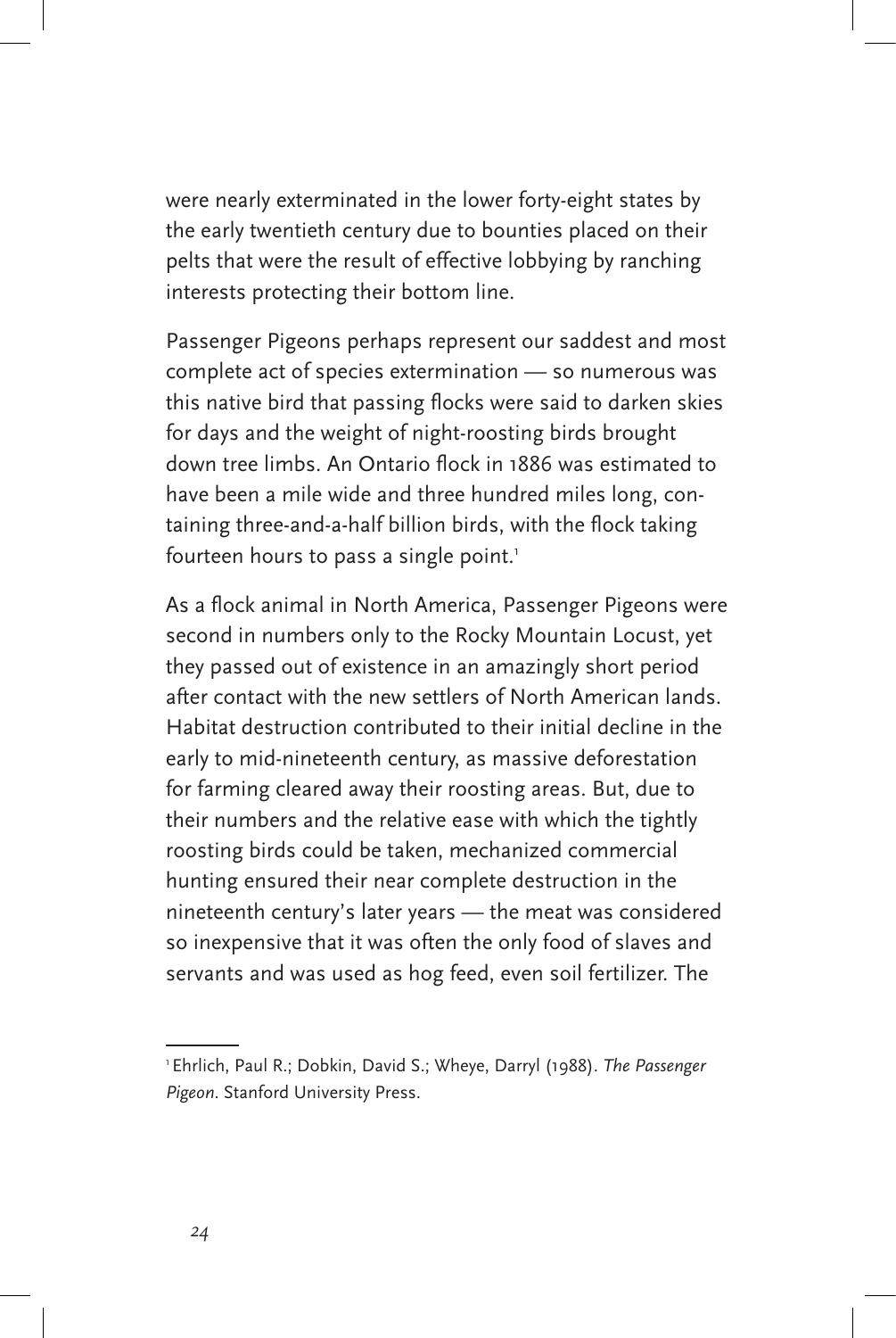last known Passenger Pigeon, named Martha, died in the Cincinnati Zoo on September 1, 1914.

Of these billions of birds that shared our North American skies not long ago, barely survives even memory of their existence today. I ponder the fate of other species irrevocably diminished or senselessly annihilated, the present fate of birds, butterflies, insects, and others with little chance of surviving in our modern world.

Last week I found thirteen dead turtles neatly stacked in a ditch and continue to wonder "*Why*?"

*12 June 2012*

*Sources: The Passenger Pigeon*, Ehrlich, Dobkin, Wheye, Stanford University Press, 1988; *Li Po and Tu Fu*, translated by Arthur Cooper, Penguin Classics, 1973, pp. 118–119, "Letter to his Two Small Children Staying in Eastern Lu at Weng Yang Village under Turtle Mountain," poem by Li Po and discussion following, for the material on turtles and their importance in ancient China.